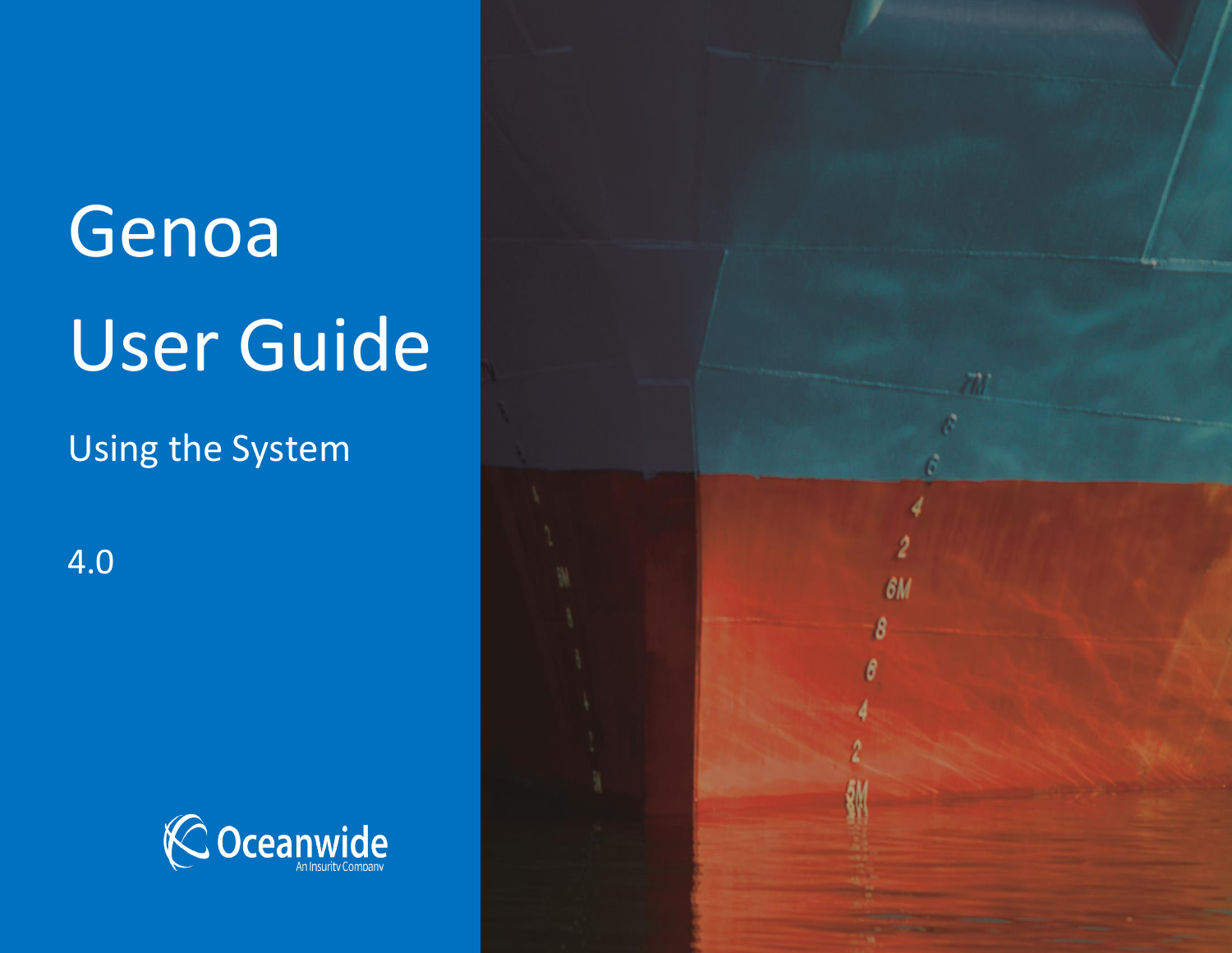# <span id="page-1-0"></span>**Table of Contents**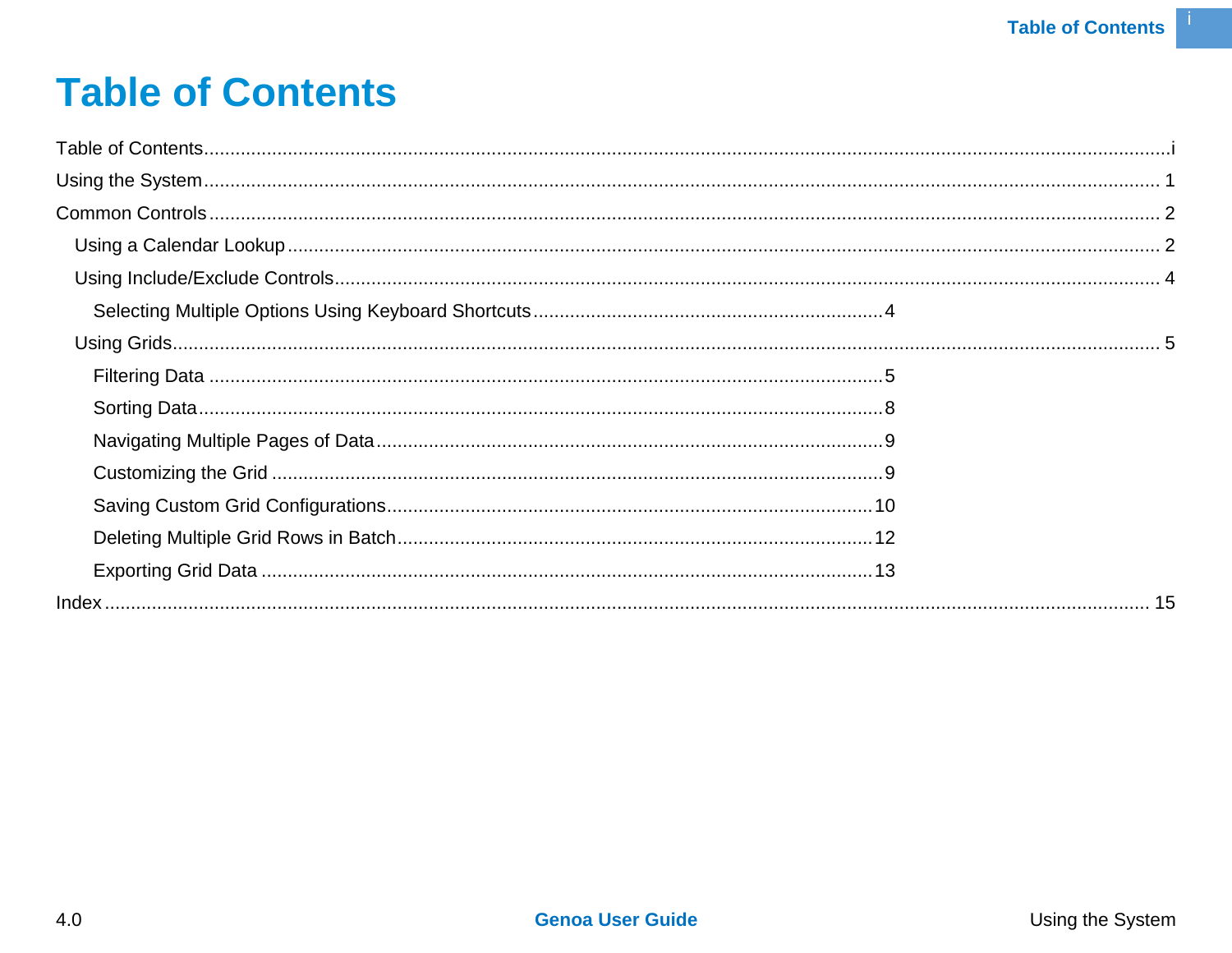# <span id="page-2-0"></span>**Using the System**

This guide is for all types of users, detailing the common features throughout the system.

Access to all data and features in the system are controlled by each user account. The type of account you have, and the security rights and roles assigned to it, will affect the following:

- The ability to see and use certain features and system modules
- The ability to view, create, edit, or delete data.
- The ability to see and use data created by other users. You should always be able to use data you created yourself, unless your account has been changed to remove access.

This guide describes the following common controls:

| <b>Calendar Lookups</b>         | Selecting precise dates from the built-in calendars                  |
|---------------------------------|----------------------------------------------------------------------|
| <b>Include/Exclude Controls</b> | Selecting options between included and excluded lists                |
| <b>Grids</b>                    | Filtering and sorting large amounts of data using the<br>grid tables |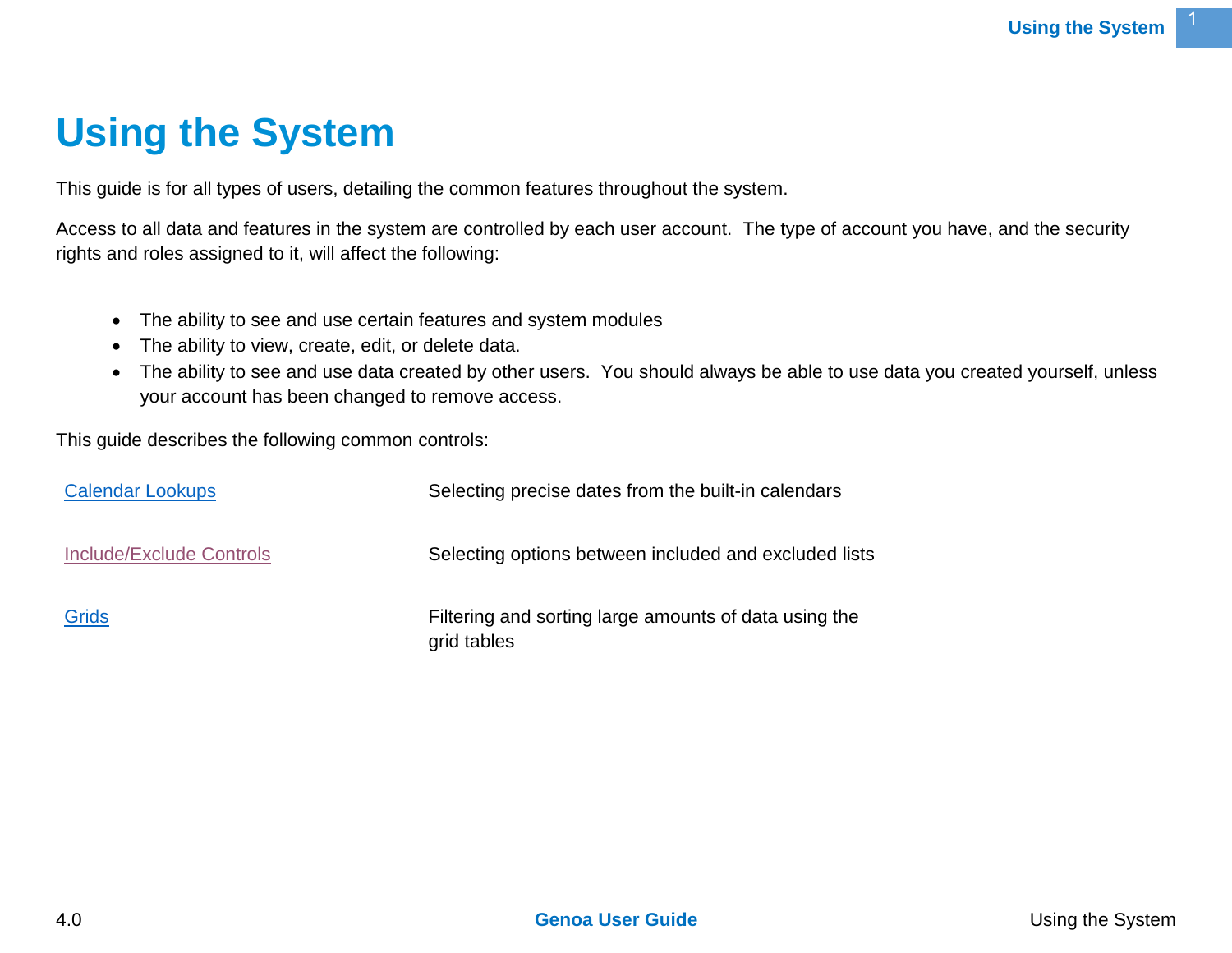# <span id="page-3-0"></span>**Common Controls**

This guide describes some of the user interface controls used to build each screen.

# <span id="page-3-1"></span>**Using a Calendar Lookup**

The Calendar feature appears throughout the system, marked with the ideon. You can manually type the corresponding text box or select it by using the Calendar lookup.

1. Click the lookup icon  $\overline{11}$  to open the calendar.

| ∢    |     | June, 2011             |                  | Þ   |
|------|-----|------------------------|------------------|-----|
|      |     | Su Mo Tu We The Fri Sa |                  |     |
| 29.  |     | 30 31 1 2 3            |                  | - 4 |
| 5    | - 6 | 7 8 9                  | 10 <sup>10</sup> | 11  |
| 12   |     | 13 14 15 16 17         |                  | 18  |
| 19 - |     | 20 21 22 23 24 25      |                  |     |
|      |     | 26 27 28 29 30 1       |                  | - 2 |
| з    |     | 4 5 6 7                | 8                | -9  |
|      |     | Today: June 8, 2011    |                  |     |

- 2. Go forward or back one month at a time using the arrows in the top right and left corners.
- 3. To select a specific month, click the month and year at the top of the window. The Month Selection opens.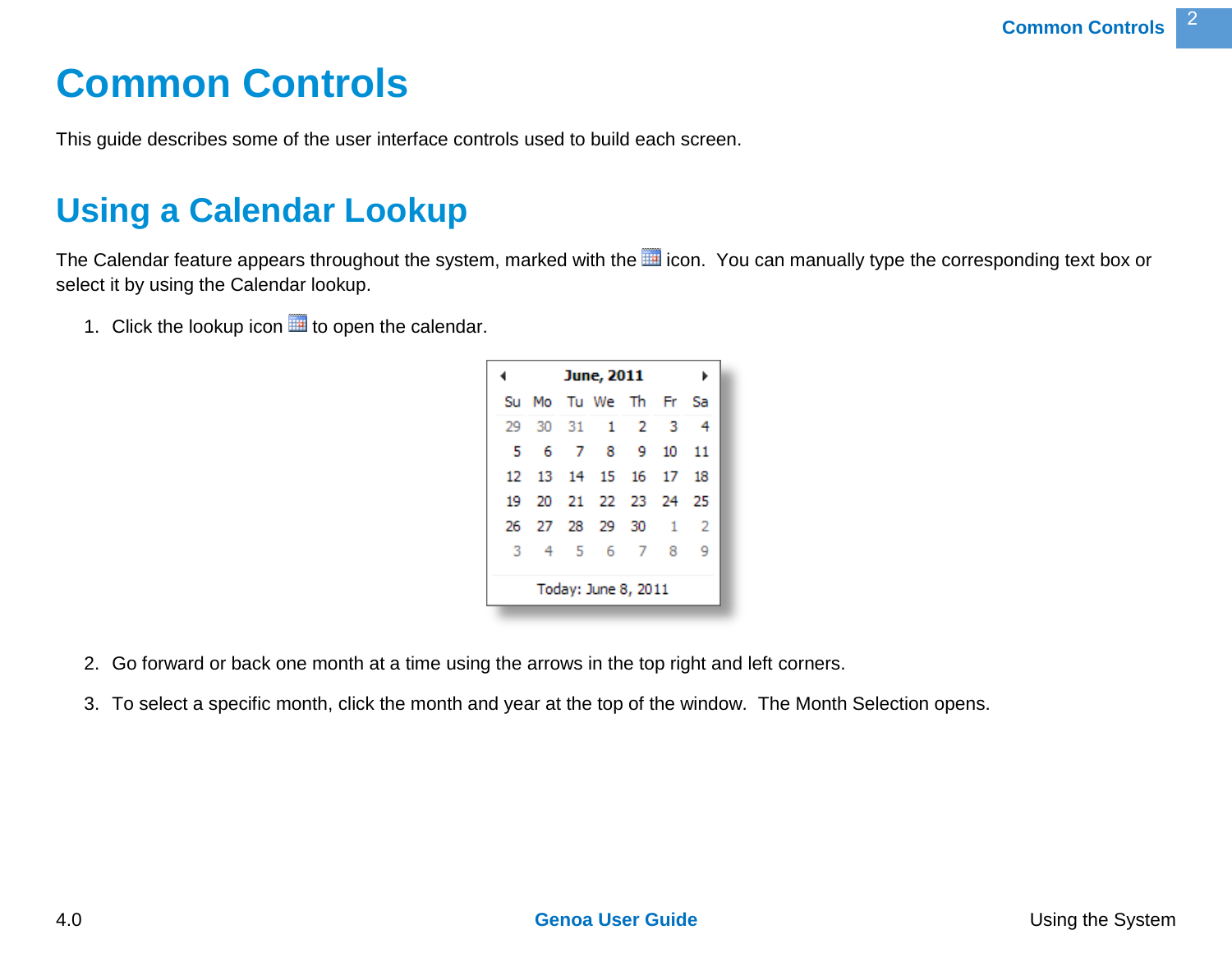|     | 2011 |                     |     |  |  |
|-----|------|---------------------|-----|--|--|
| Jan | Feb  | Mar                 | Apr |  |  |
| May | Jun  | Jul                 | Aug |  |  |
| Sep |      | Oct Nov             | Dec |  |  |
|     |      | Today: June 8, 2011 |     |  |  |

- 4. Go forward or back one year at a time using the arrows in the top right and left, then click the month to select it.
- 5. To select a specific year, click the year at the top of the window. The Year Selection opens.

|                     | 2010-2019 |  |
|---------------------|-----------|--|
| 2009 2010 2011 2012 |           |  |
| 2013 2014 2015 2016 |           |  |
| 2017 2018 2019 2020 |           |  |
| Today: June 8, 2011 |           |  |

- 6. Go forward or back ten years at a time using the arrows in the top right and left, then click the year to select it.
- 7. At any time, the Today link at the bottom of the window returns to the current date.
- 8. Click the day in the calendar to close the window and insert that date in the field.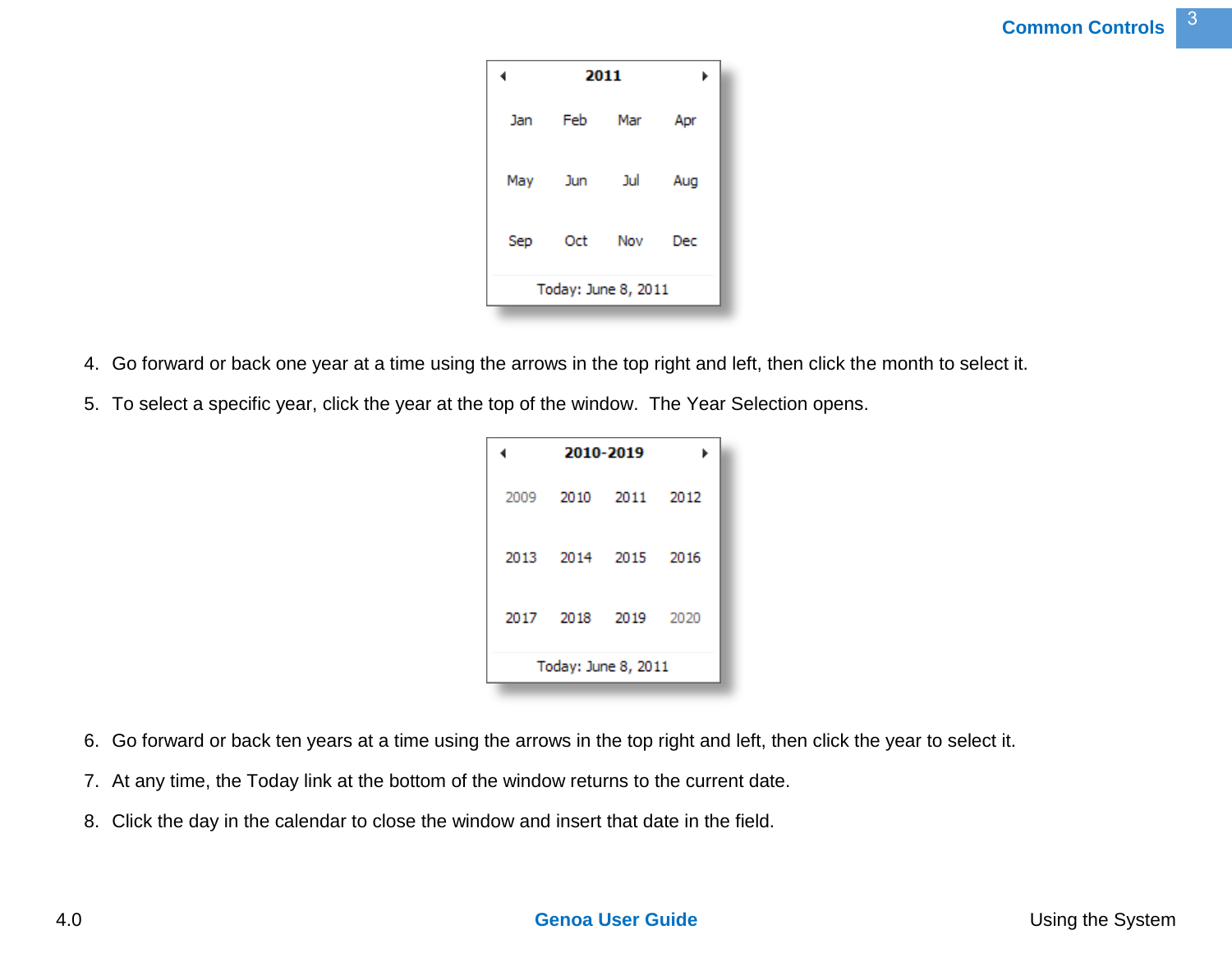**Tip:** Due to differences in international date formats, entering a date manually in the wrong format could result in an incorrect date. Using the calendar lookup ensures that the correct date is being entered.

# <span id="page-5-0"></span>**Using Include/Exclude Controls**

The Include/Exclude control is made up of two windows. The left window is the Exclude window, and all options within that window are not selected. The right window is the Include window, and all options within that window are selected.



Options are transferred from left to right or right to left by highlighting them and clicking the arrows between the boxes.

- Moves the highlighted options from Excluded to Included.  $\Rightarrow$
- Moves the highlighted options from Included to Excluded.  $\leftarrow$
- Moves all Excluded items to Included.  $\n *W*\n$
- Moves all Included items to Excluded.  $\blacktriangleleft$

# <span id="page-5-1"></span>**Selecting Multiple Options Using Keyboard Shortcuts**

To highlight multiple options which do not appear consecutively within the list:

Hold the **Ctrl** key and click each option within the list you wish to select

To highlight a range of options: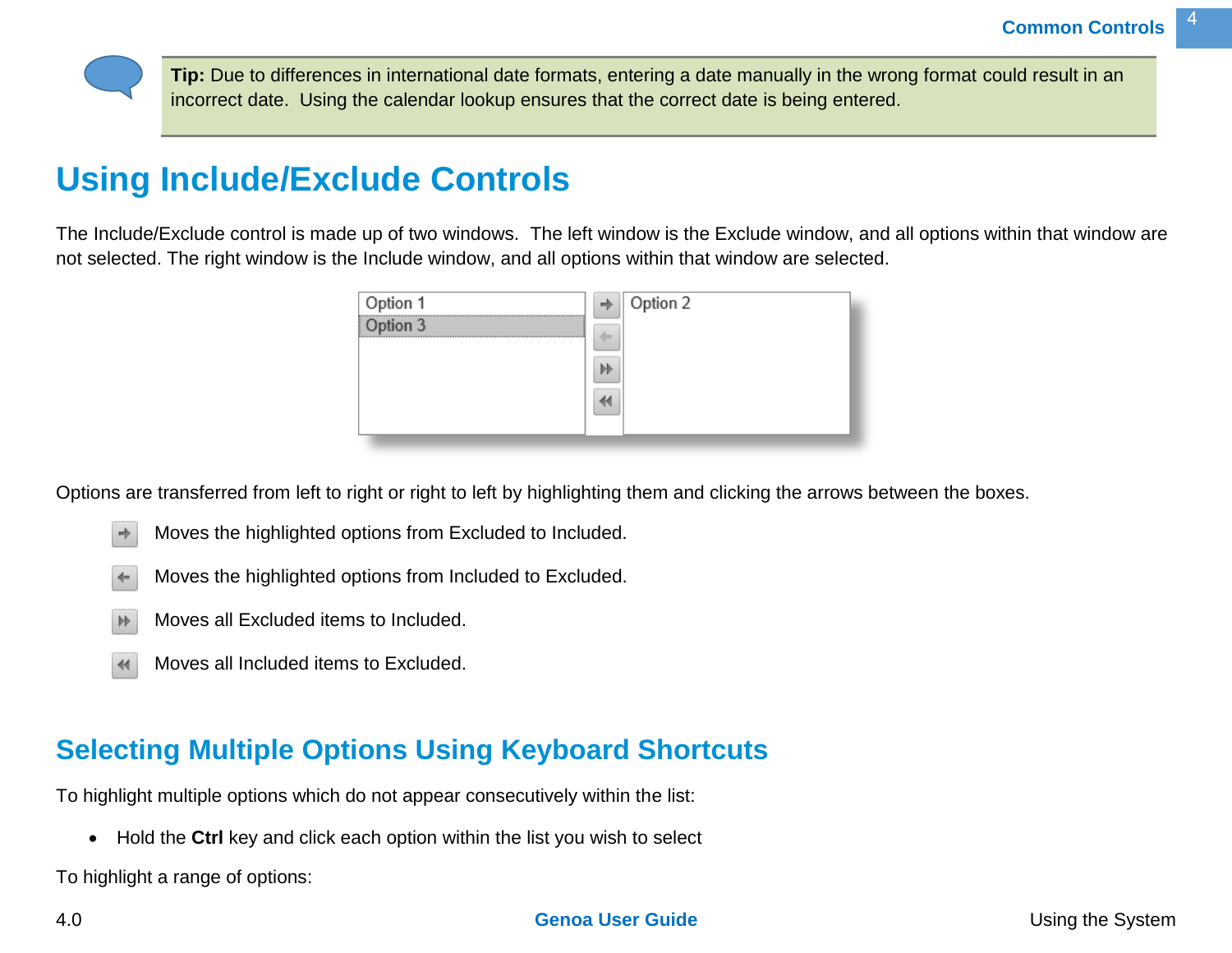- Click one option then hold the **Shift** key and click the option at the other end of the range. All options in between will be highlighted.
- To select or deselect individual options, hold the **Ctrl** key and click each option.

# <span id="page-6-0"></span>**Using Grids**

While some screens include simple tables of data that can be sorted by clicking the header, other screens may have multiple pages of detailed information that requires specific control. This is achieved using the advanced filter and sorting options of the grid.



**Note**: Not all features are enabled for all grids

## <span id="page-6-1"></span>**Filtering Data**

The filter option  $\blacktriangledown$  can be used to filter the data in a column, displaying entries that match or do not match a specified option or text.

**Tip:** If the filter options are not shown, right click any column header and select **Filter Bar** from the menu.

1. Click the filter icon  $\tau$  to open the filter menu. The available options depend on the type of data in the column you selected.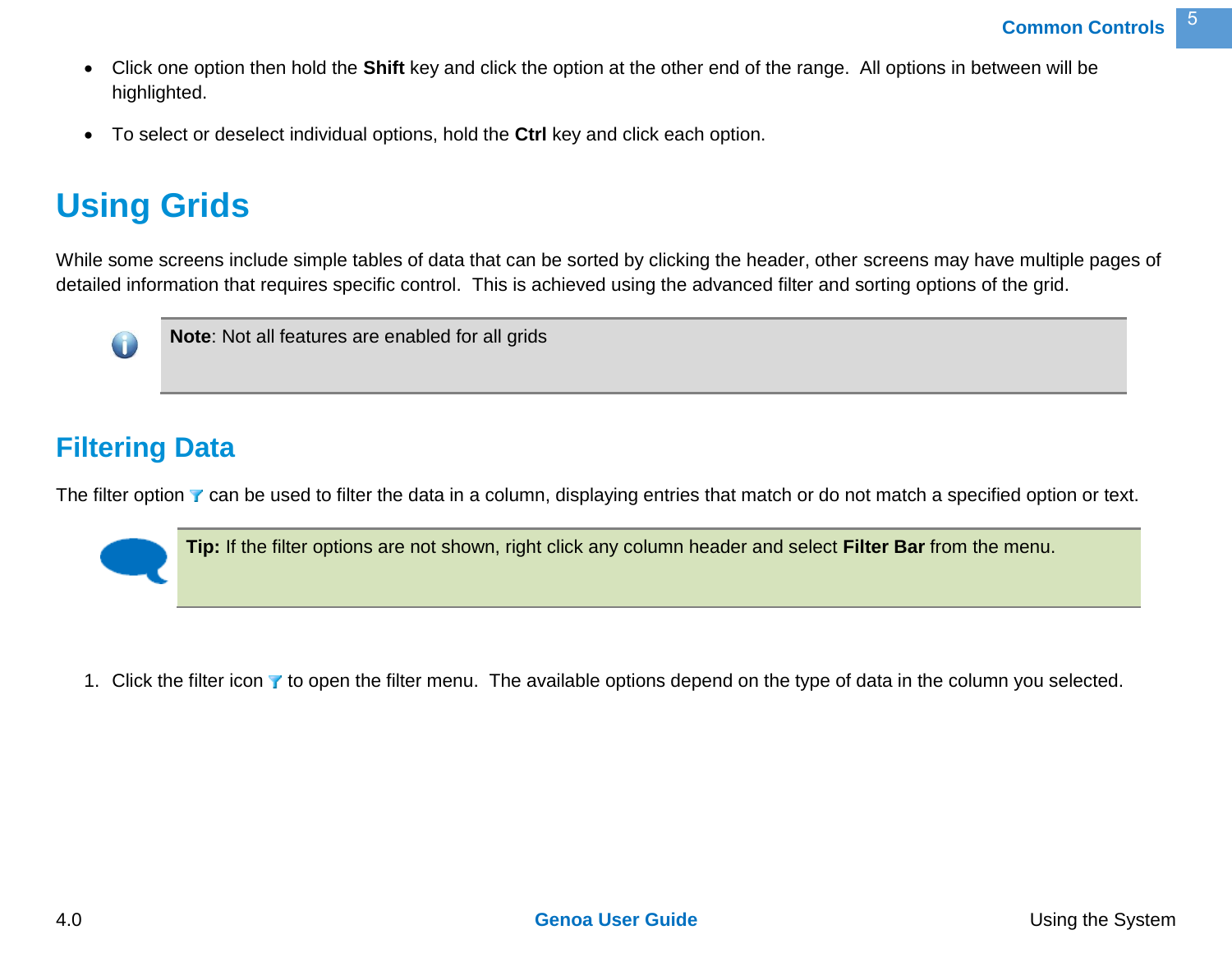

**Not Set** No filter is applied to the column.

**Greater Than** For dates and numerical values, displays entries that exceed the filter value.

**Greater Than or Equal To** For dates and numerical values, displays entries that match or exceed the filter value.

Less Than or Equal To For dates and numerical values, displays entries that match or are less than the filter value.

Less Than For dates and numerical values, displays entries that are less than the filter value.

**Equals To** Only displays entries that match the filter text exactly.

**Does Not Equal To** Only displays entries that do not match the filter text exactly.

**Like** Displays all entries that start with the filter text.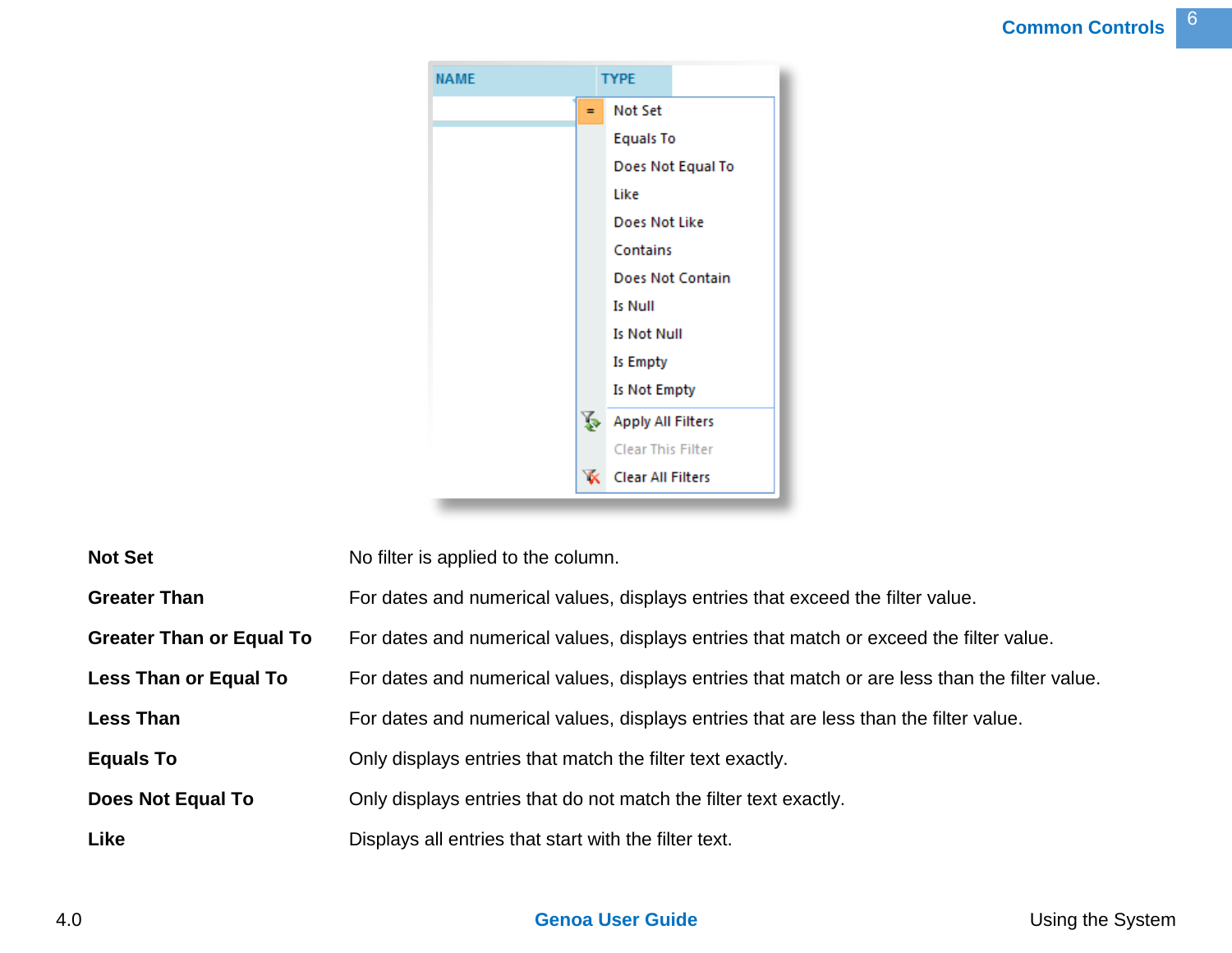| <b>Does Not Like</b>     | Displays all entries that do not start with the filter text.                         |
|--------------------------|--------------------------------------------------------------------------------------|
| <b>Contains</b>          | Displays all entries that contain the filter text.                                   |
| <b>Does Not Contain</b>  | Displays all entries that do not contain the filter text.                            |
| <b>Is Null</b>           | Displays entries that do not include the field being filtered.                       |
| <b>Is Not Null</b>       | Displays entries that include the field being filtered, even if that field is empty. |
| <b>Is Empty</b>          | Displays entries that include the field being filtered, but the field is empty.      |
| <b>Is Not Empty</b>      | Displays entries that contain any value in this column.                              |
| <b>Apply All Filters</b> | If the data has been changed, this option refreshes the filters.                     |
| <b>Clear This Filter</b> | Clears the filter text and sets the filter type to Not Set.                          |
| <b>Clear All Filters</b> | Clears all filter text on the current page and sets all filter types to Not Set.     |

2. Click in the space to the left of the filter icon to enter the filter text. Results are displayed based on the chosen filter type in relation to this text. If no filter has been selected, a default filter is applied, suitable to the type of data in the column. If the column is for dates, then a calendar lookup can be opened using the down arrow icon  $\vee$ .

| NAME.              | <b>TYPE</b> |  |
|--------------------|-------------|--|
| <b>Filter Text</b> |             |  |
|                    |             |  |

3. Press **Enter** after you enter the filter text and the filter is applied. You can modify the filter text and filter type as needed to locate the required entries.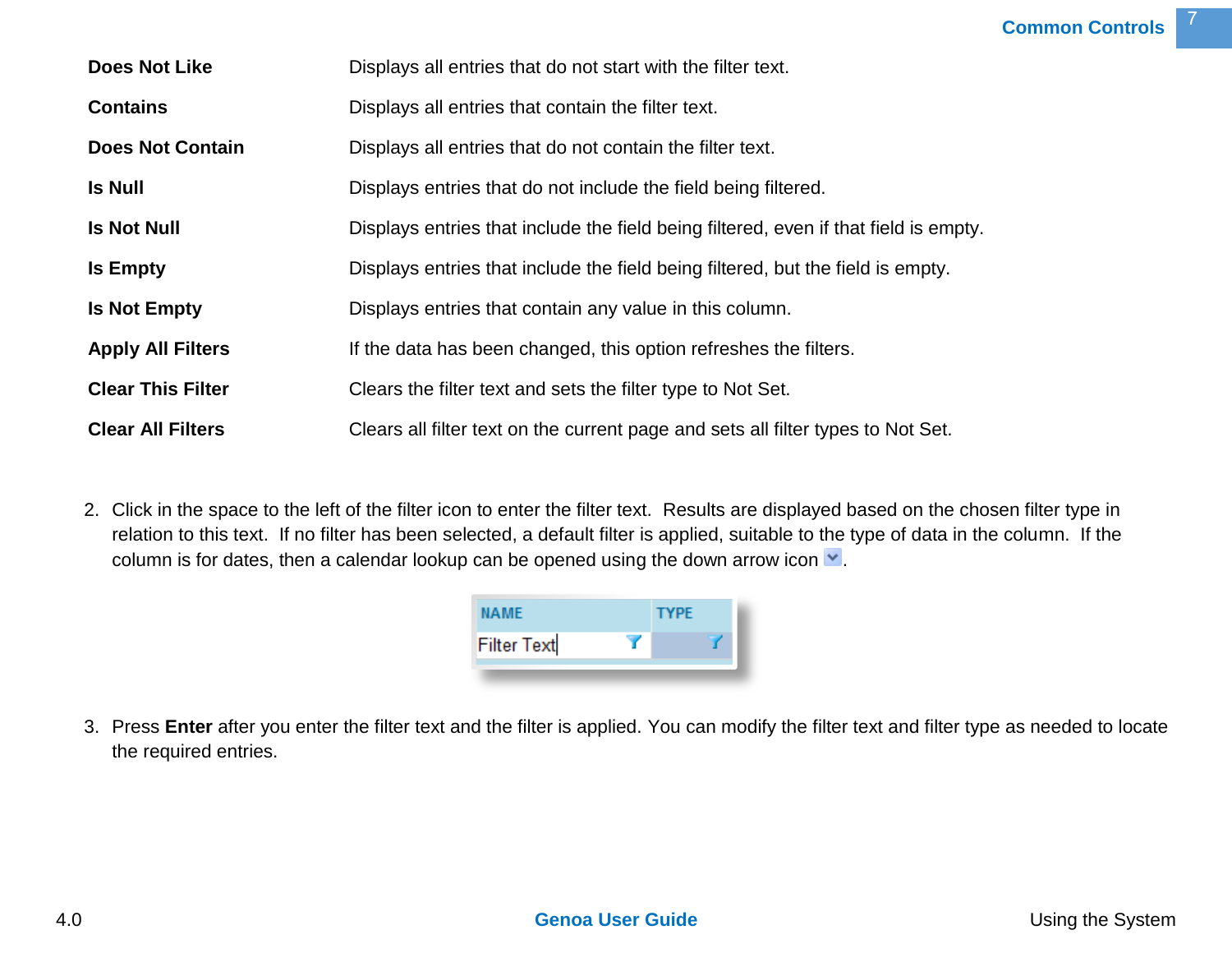## <span id="page-9-0"></span>**Sorting Data**

You can click the header of a column once to sort the data in ascending order, marked by an up arrow  $\blacksquare$ . If you click the column again, the system sorts by descending order, marked by a down arrow . If you click the column header a third time, the system removes the sorting, restoring the data to its default order.

You can also right-click any column header to access the sorting options.



**Sort A to Z** Sorts the column in ascending order.

**Sort Z to A** Sorts the column in descending order.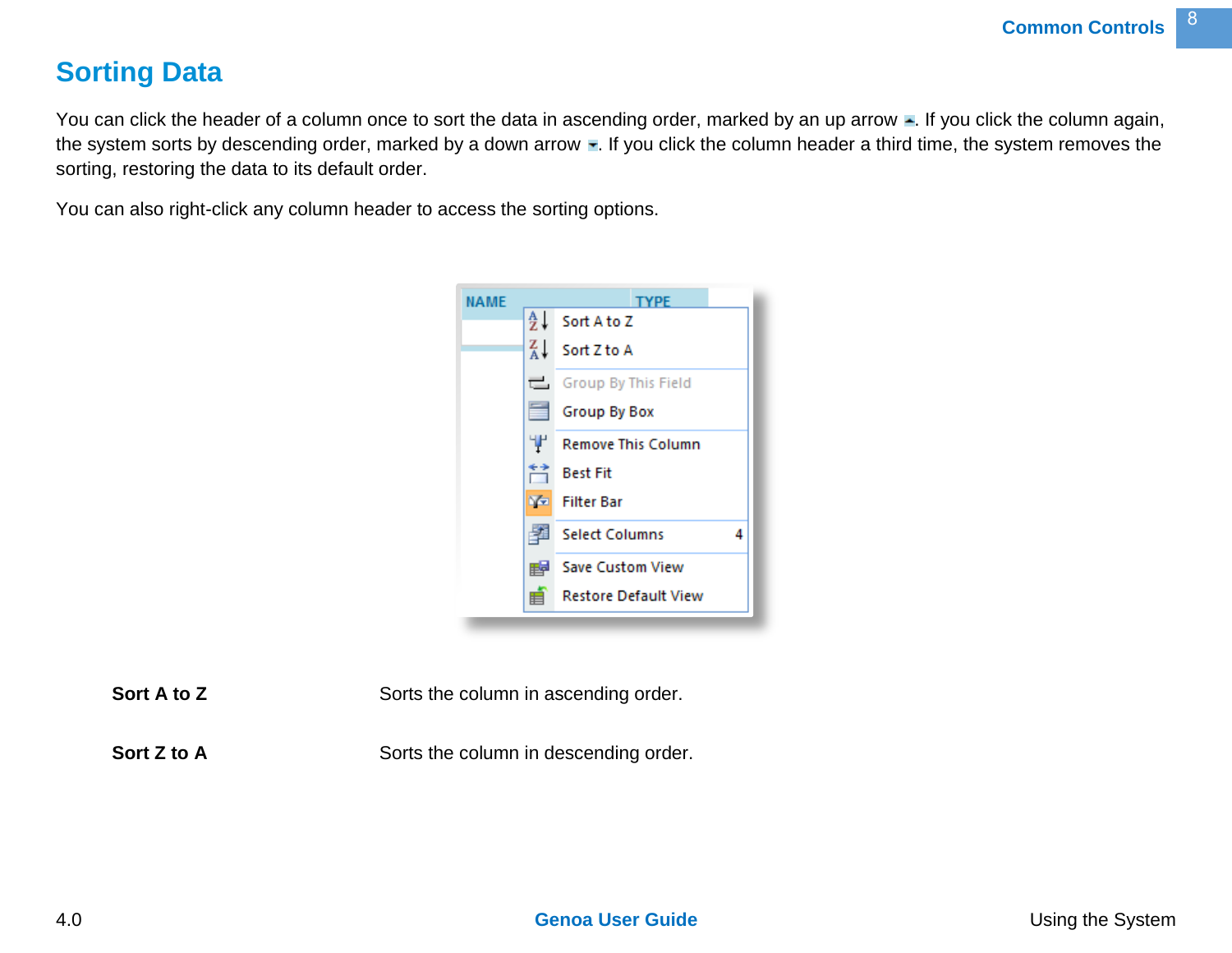## <span id="page-10-0"></span>**Navigating Multiple Pages of Data**

If the data in a grid extends to multiple pages, the navigation buttons in the bottom right of the table can be used to move from page to page.

#### $\blacktriangleright$  4 Page 2 of 8  $\blacktriangleright$   $\blacktriangleright$

- 1. Go to the beginning or end of the list using the First Page or Last Page buttons.  $\blacksquare$
- 2. Move forward or backward one page at a time using the Previous Page or Next Page buttons.
- 3. Click the down arrow next to the page number to jump directly to a specific page.



# <span id="page-10-1"></span>**Customizing the Grid**

You can adjust the grids to suit your personal preferences. You can set the width of the columns, the order of the columns, and even which columns to include.

- To manually adjust the width of the columns: click on a dividing line between the column headers and drag it left or right to the desired width.
- To automatically widen a column: right-click on the column header and select **Best Fit**. The column widens to fit the longest entry in that column.
- To change the order of the columns: click the column header you wish to move and drag it to the preferred location within the grid.
- To quickly remove a column: right-click on the column header and select **Remove This Column**.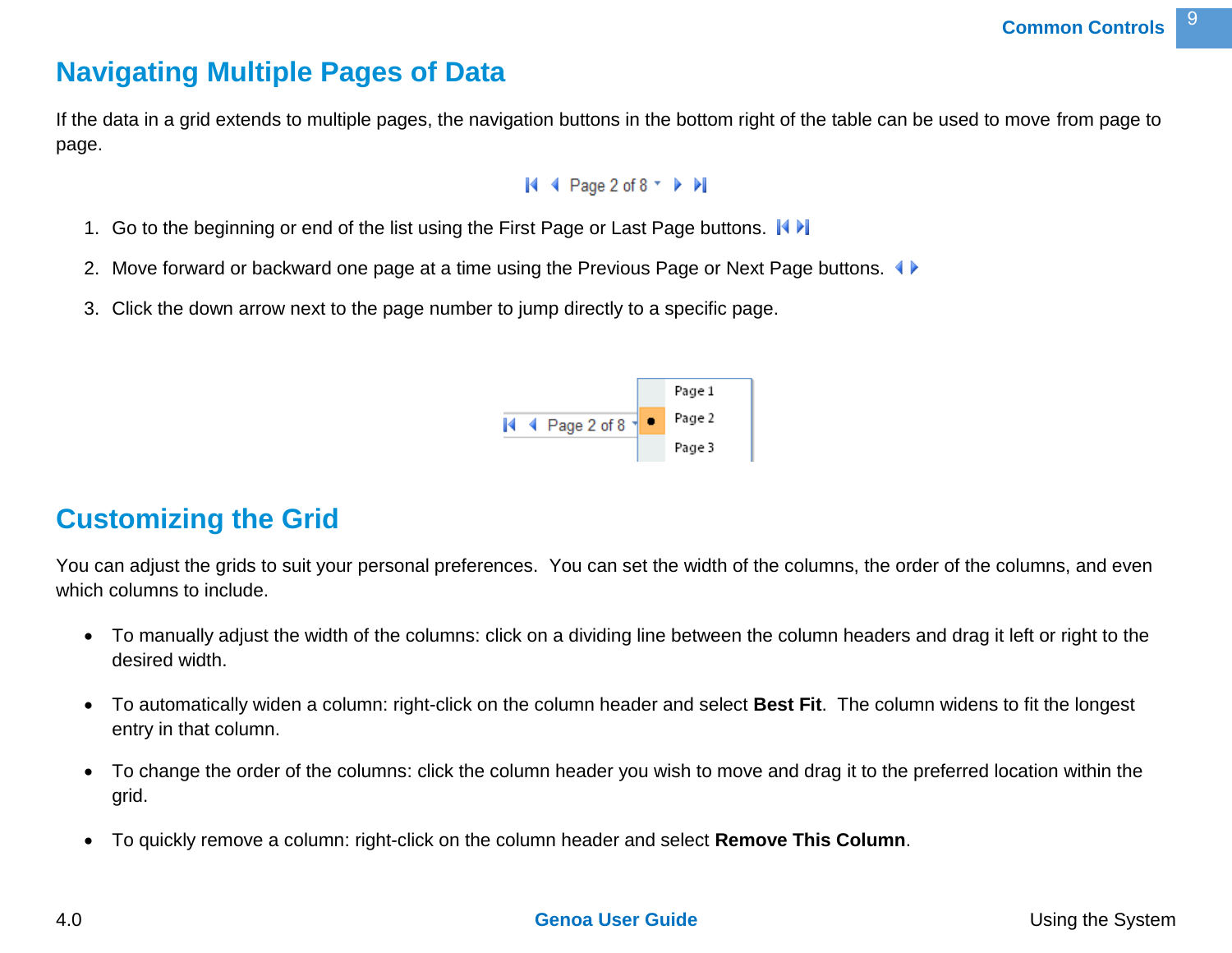- To choose which columns to include or exclude (There are sometimes additional columns of data you can include in the grid that do not appear by default):
	- 1. Right-click on any column header and choose **Select Columns**. A list of available columns expands.



- 2. Select or de-select any columns, then choose **Apply Changes**. The grid is refreshed with the chosen columns.
- 3. Choose **Restore Default View** to return the grid to its default configuration.

## <span id="page-11-0"></span>**Saving Custom Grid Configurations**

Once you have customized the grid, the changes will persist until you close the browser session.

To save your custom configuration so that it is applied each time the system displays that grid:

#### 4.0 **Genoa User Guide** Using the System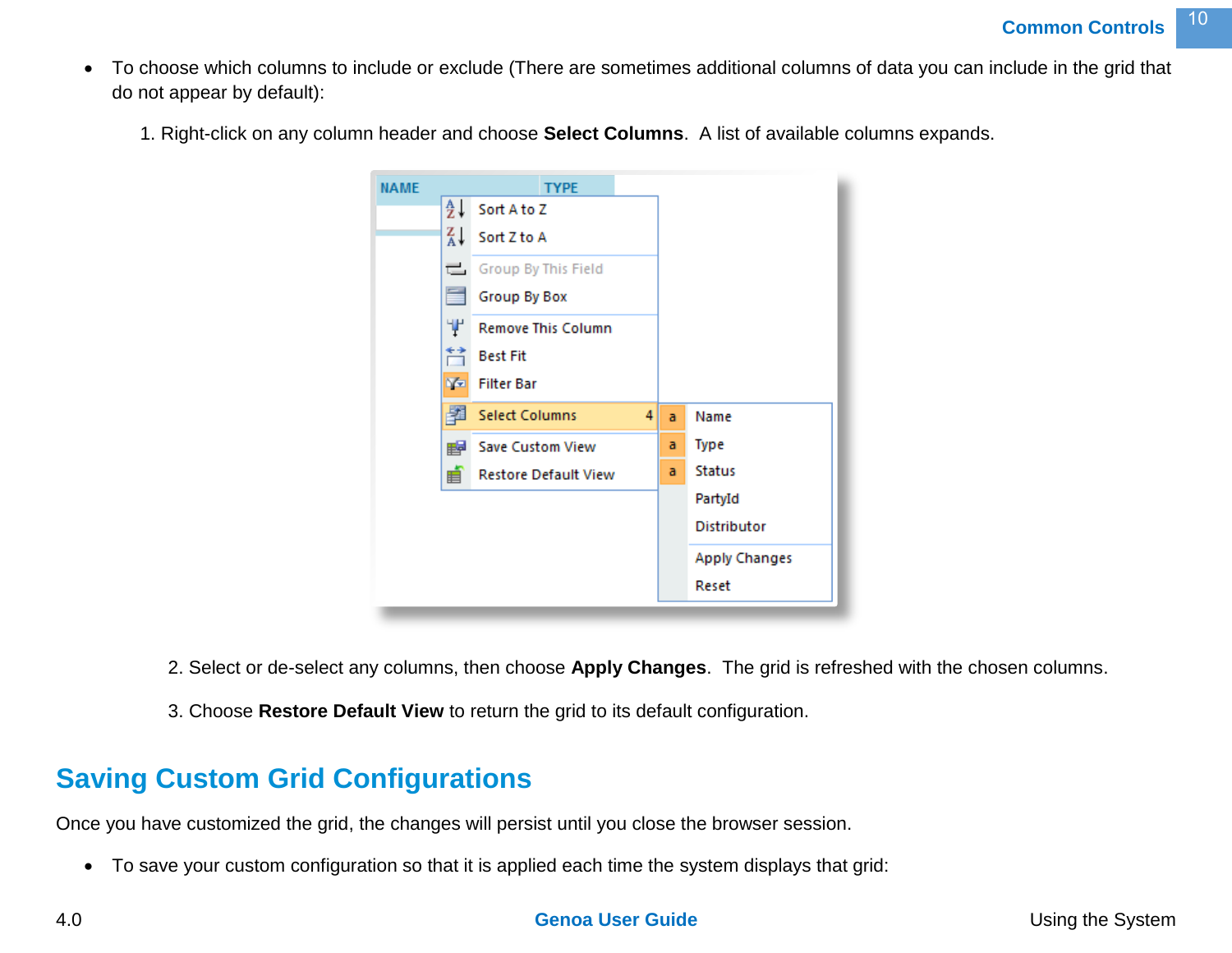- 1. Right-click on any column header
- 2. Click **Save Custom View** to save your configuration.
- If you have the appropriate rights and access, you can save the current configuration for all the users of your site:
	- 1. Right-click on any column header.
	- 2. Click **Save Site Custom View** to save the configuration. Any users who do not have a custom view or session view configured will see the grid with the site view you defined. All users can still change the grid themselves and save their personal configuration instead.
	- 3. Click **Delete Site Custom View** to remove the saved site custom view settings.
- To delete your custom view and return to the saved site custom view, or return to the default system configuration if no site custom view exists:
	- 1. Right-click on any column header.
	- 2. Choose **Restore Default View**.
	- **Notes:** You can save or reset custom configurations for one grid without affecting the other grids within the system. The settings for each grid are maintained separately. However, the settings are applied for the same grids accessed through different portals.

Some grids within the system cannot be customized. Right-clicking the header does not open the configuration menu.

Deleting a site custom view or restoring the default view will not take effect until you refresh the grid. If a session view exists, the changes will take effect the next time you login.

 $\bigcirc$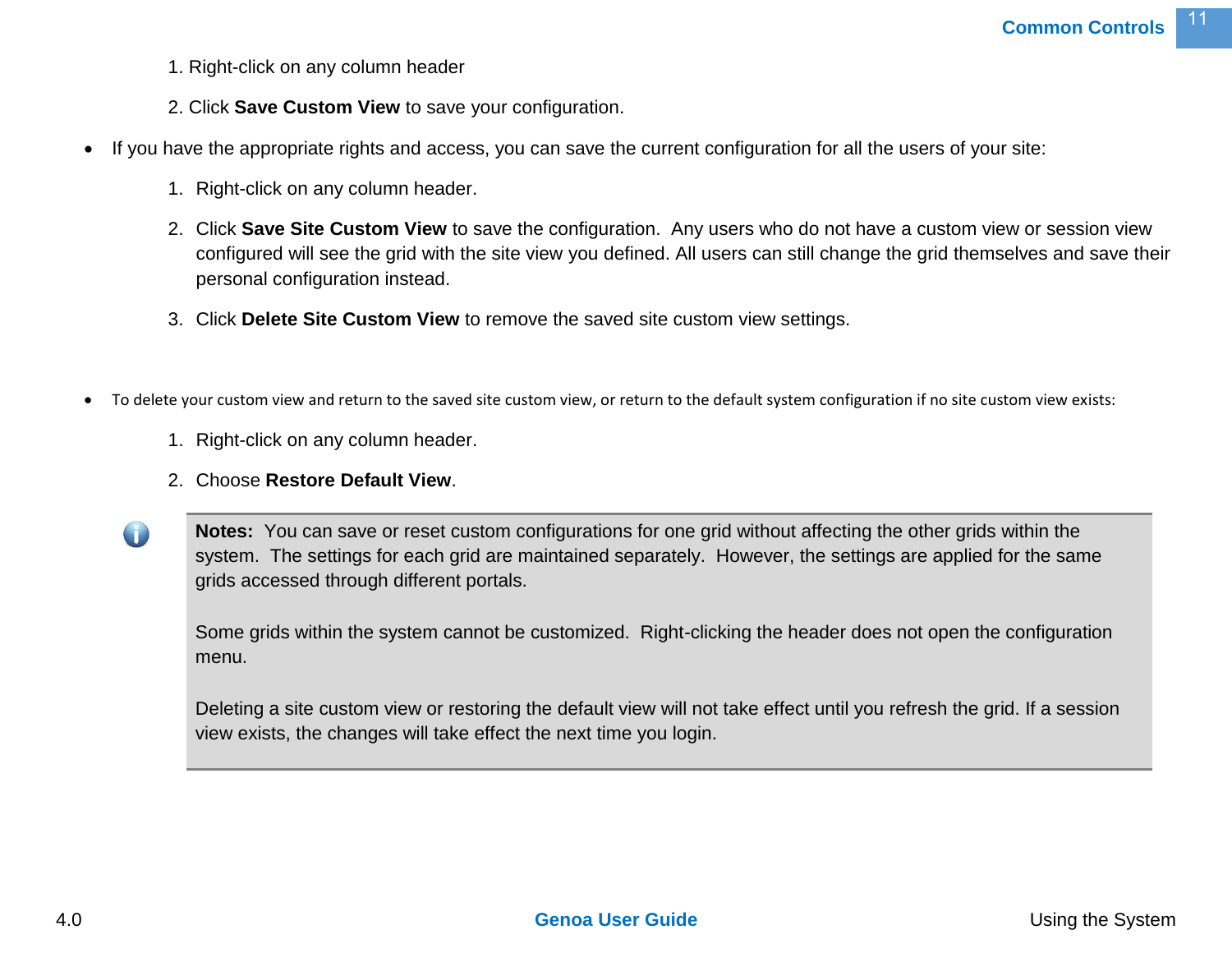## <span id="page-13-0"></span>**Deleting Multiple Grid Rows in Batch**

You can delete one or more entries from the grid at the same time, without having to manage each item separately.

1. Check the selector checkbox (in the grid's first column) for each list item you wish to delete.

| <b>Conveyances</b> |   |                     |                                   |                         |          |             |                                         |         |
|--------------------|---|---------------------|-----------------------------------|-------------------------|----------|-------------|-----------------------------------------|---------|
|                    |   | <b>View Details</b> | Conveyance                        | <b>Conveyance Class</b> | Sequence | Client Code | Maximum Insurable  Backdating Tolerance | Loa     |
|                    |   |                     |                                   |                         |          |             |                                         |         |
|                    | O | <b>View Details</b> | Aircraft                          | Air                     |          | $1$ AIR     | 60                                      | Air     |
|                    | O | <b>View Details</b> | Domestic Transit (air/truck/rail) | Truck                   |          | 3 DOMESTIC  | 60                                      |         |
|                    |   | <b>View Details</b> | Mail/Parcel Post                  | Mail                    |          | 4 MAIL      | 60                                      |         |
|                    |   | <b>View Details</b> | Vessel                            | Vessel                  |          | 6 VESSEL    | 60                                      | Mari    |
|                    |   | <b>Niew Details</b> | Vessel - OnDeck Bill of Lading    | Vessel                  |          | 7 ON DECK   |                                         | 60 Mari |
|                    |   |                     |                                   |                         |          |             |                                         |         |

#### 2. Click [**Delete**].



#### **Result**

The system deletes the selected items from the policy and removes them from the list.



**Note**: When deleting multiple items from a list, if one or more items cannot be deleted (due to data constraints or because it has been used elsewhere in the system), the system deletes the items it can and notifies you about the specific items it cannot.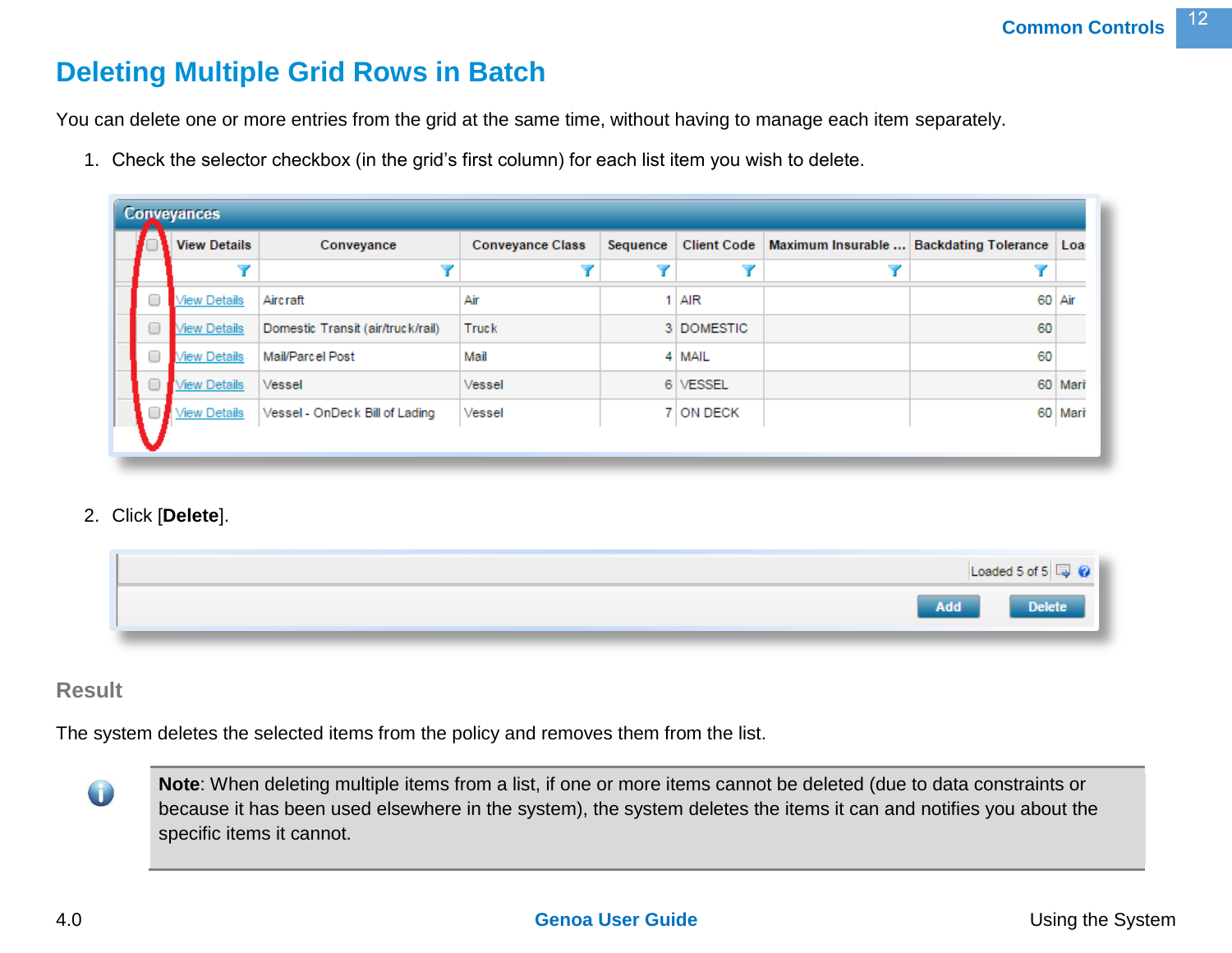## <span id="page-14-0"></span>**Exporting Grid Data**

You can export the content of a grid in a variety of formats. The content of the grid is exported as it appears, so columns can be added, removed, and reorganized, and all data can be filtered and sorted before you export the data. The export includes the information as it is displayed. If there is more than one page of data, the data from all pages is included.

Once the data is ready for export:

1. Click the **Export Grid** button  $\overline{=}$  in the bottom right of the grid to view the export options.



**Export root table** This option is selected by default and cannot be changed.

**Export selected child** This option is unavailable.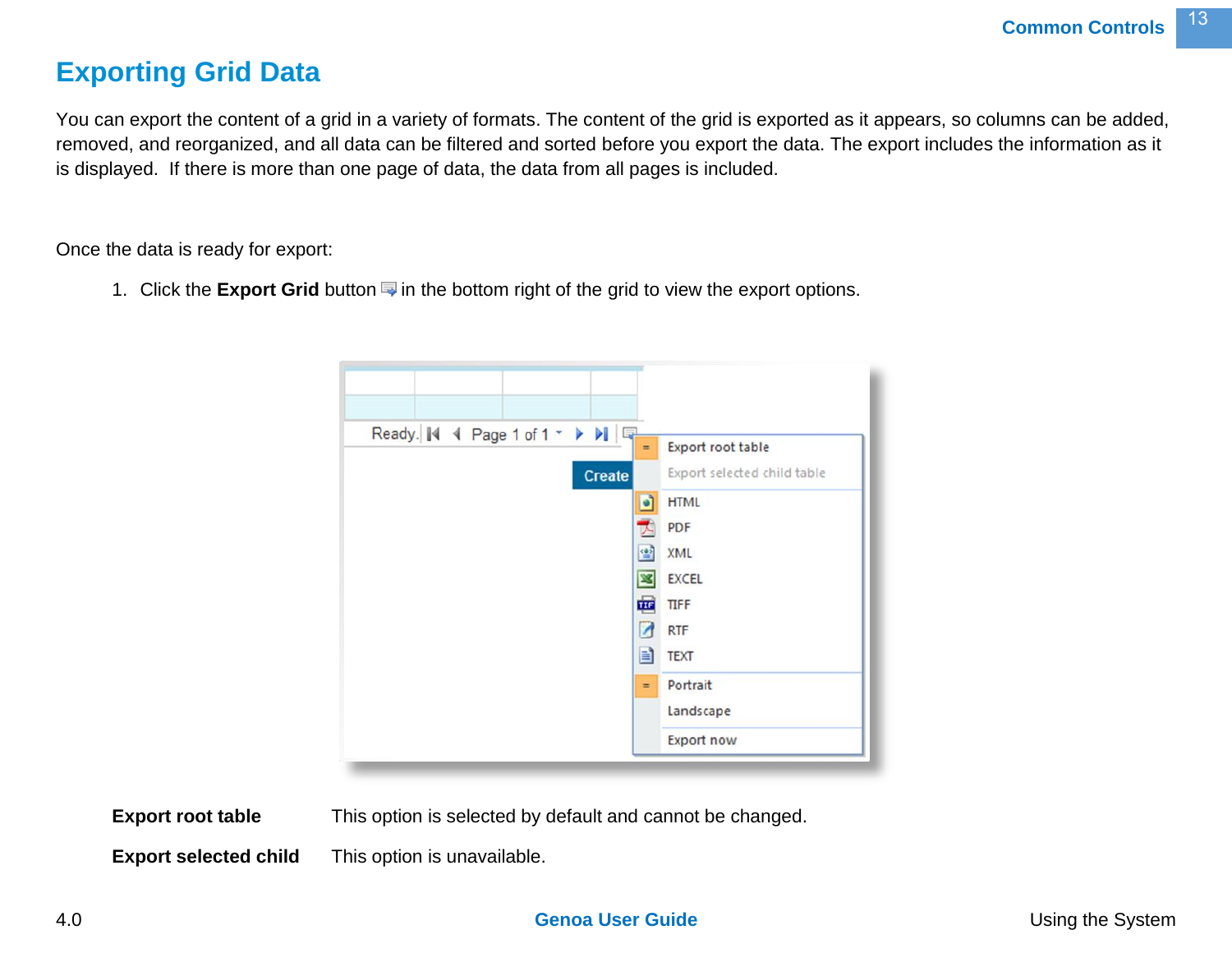| table                       |                                                                                                                                              |
|-----------------------------|----------------------------------------------------------------------------------------------------------------------------------------------|
| <b>HTML</b>                 | Exports the data into a new browser window.                                                                                                  |
| <b>PDF</b>                  | Exports the data as a PDF file that opens in a new browser window.                                                                           |
| <b>XML</b>                  | Exports the data in XML format into a new browser window.                                                                                    |
| <b>EXCEL</b>                | Generates an Excel file that can be saved or opened.                                                                                         |
| <b>TIFF</b>                 | Generates a graphic file in TIFF format that can be saved or opened.                                                                         |
| <b>RTF</b>                  | Generates an RTF file that can be saved or opened.                                                                                           |
| <b>TEXT</b>                 | Exports the data in Txt format into a new browser window.                                                                                    |
| <b>Portrait / Landscape</b> | If the selected export format supports page formatting, this option defines if the output should be in<br>portrait or landscape orientation. |

- 2. Click **Export Now** to export the grid data with the selected settings. For formats that generate a file, a standard Save / Open dialogue box appears.
- 3. Select if you want to **Open** the file in a suitable program, **Save** the file to your computer, or **Cancel** the export.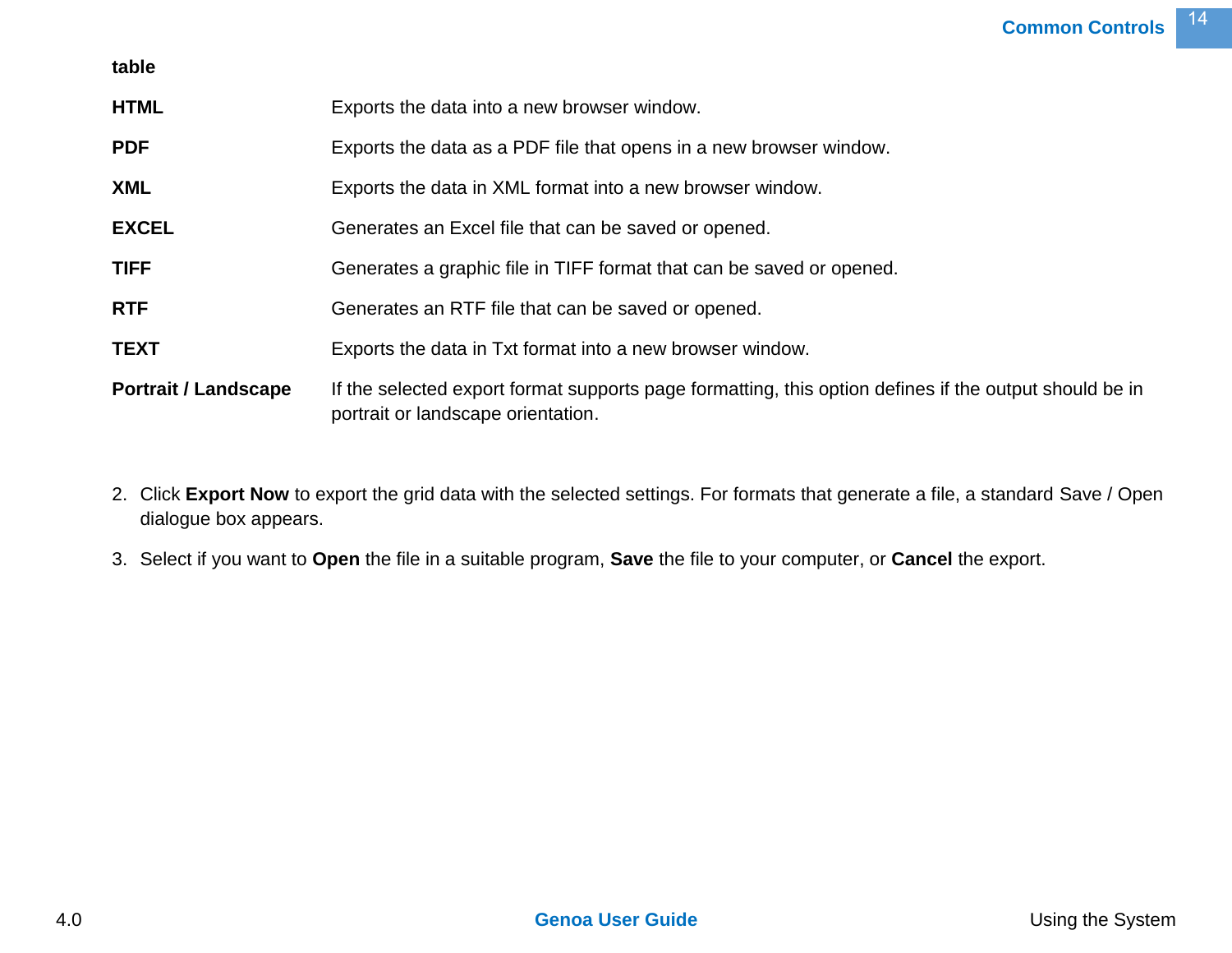# <span id="page-16-0"></span>**Index**

#### **C**

Common Controls 4

Customizing the Grid 11

#### **D**

Deleting Multiple Grid Rows in Batch 13

#### **E**

Exporting Grid Data 14

#### **F**

Filtering Data 7

#### **G**

Grids 7, 10, 11, 12, 13, 14

#### **N**

Navigating Multiple Pages of Data 10

#### **S**

Saving Custom Grid Configurations 12

Selecting Multiple Options Using Keyboard Shortcuts 6

Sorting Data 10

#### **U**

Using a Calendar Lookup 4

Using Grids 7

Using the System 1

Using Include/Exclude Controls 6